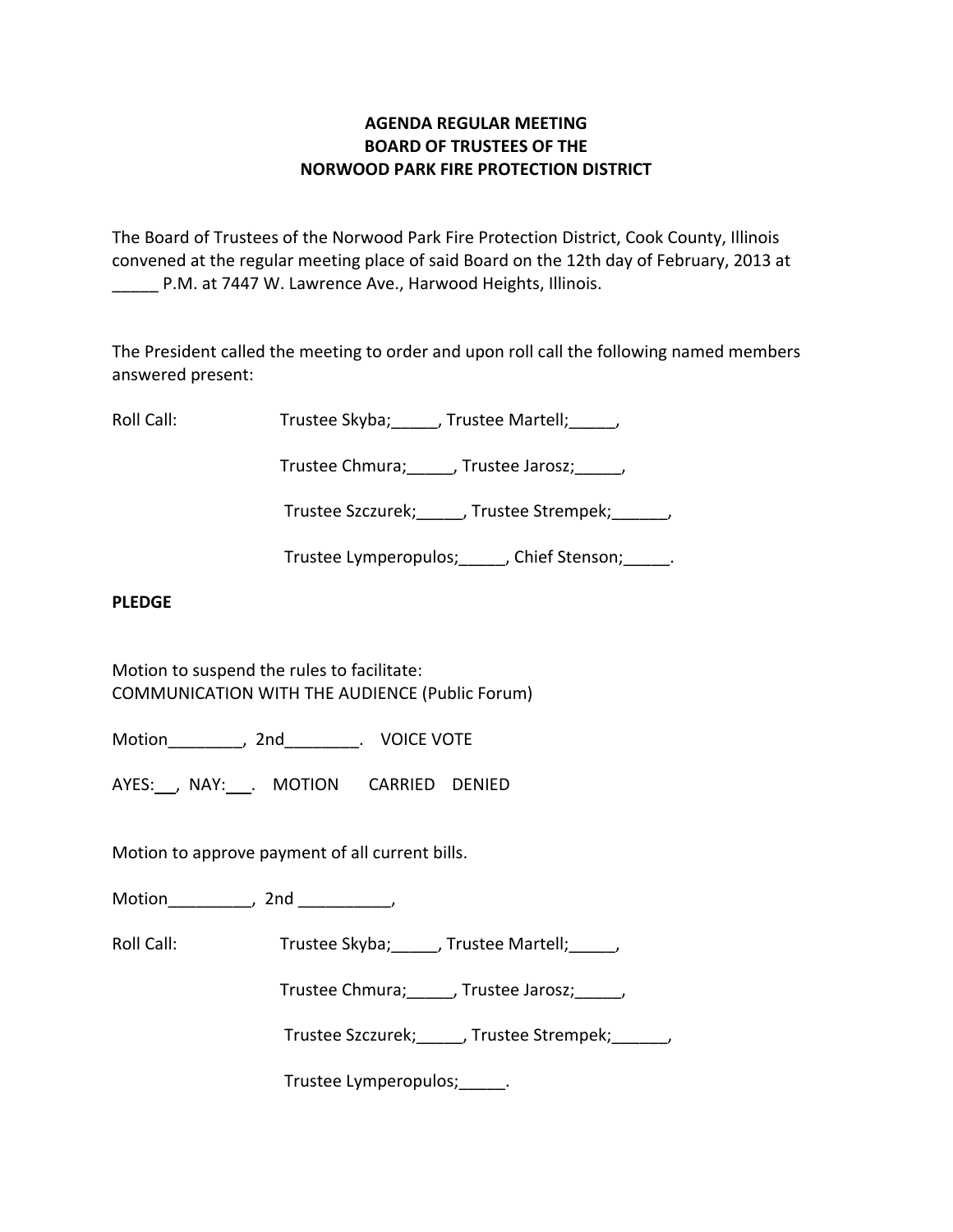Motion to approve the minutes of the Regular meeting held January  $8<sup>th</sup>$ , 2013.

Motion\_\_\_\_\_\_\_\_\_, 2nd \_\_\_\_\_\_\_\_\_\_,

Roll Call: Trustee Skyba; J. Trustee Martell; Trustee Martell;

Trustee Chmura; frustee Jarosz; frustee Jarosz;

Trustee Szczurek; J. Trustee Strempek; J.

Trustee Lymperopulos;\_\_\_\_\_.

## **TREASURER'S REPORT:**

Motion to approve the Treasurer's report as presented from the Financial Statement for January 2013.

Motion\_\_\_\_\_\_\_\_\_, 2nd \_\_\_\_\_\_\_\_\_,

Roll Call: Trustee Skyba; J. Trustee Martell; Trustee Martell;

Trustee Chmura;\_\_\_\_\_, Trustee Jarosz;\_\_\_\_\_,

Trustee Szczurek;\_\_\_\_\_, Trustee Strempek;\_\_\_\_\_\_,

Trustee Lymperopulos;\_\_\_\_\_.

**Chief's Report:**

Motion to accept the Chief's Report for January 2013 as presented.

Motion\_\_\_\_\_\_\_\_, 2nd \_\_\_\_\_\_\_\_, VOICE VOTE

AYES;\_\_\_\_\_\_, NAY\_\_\_\_\_\_. MOTION CARRIED DENIED

**President's Report:**

**Committee Reports:**

Finance Committee‐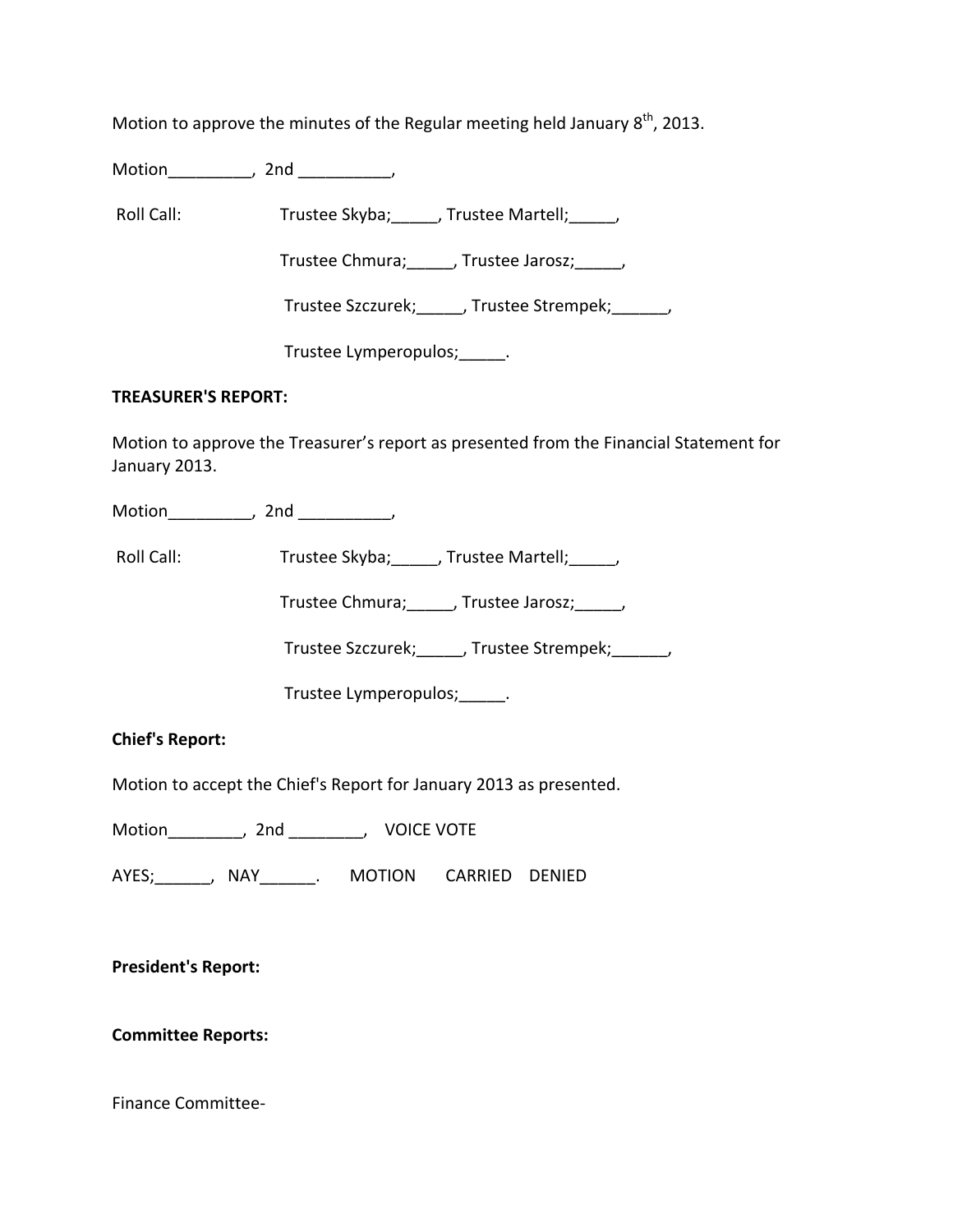Building and Equipment Committee‐

Technology and PR Media Committee‐

Policy Committee‐

Pension Fund‐

### **Old Business:**

#### **New Business:**

Motion to approve the payout of elective sick time buyback in February to the following: Kevin Stenson- 87 hours \$3,048.48 John Kovalcik‐ 100 hours \$5,379.60 Dan Johnson‐ 61 hours \$2,761.19 Paul Striedl‐ 120 hours \$3,168.00 Art Koszczuk‐ 120 hours \$4,077.84 Claude Erlewein‐144 hours \$4,793.04 Paul Kossifologos‐ 144 \$4,167.36 Steve Henmueller- 72 hours \$2,104.56 Leigh Unger- 120 hours \$3,529.92 Randy Davis‐ 144 \$4,327.20 Joey Irsuto‐ 96 hours \$2,823.84

Total elective buyback in February 2013 \$40,181.03

Payout of elective sick time buyback in March 2013 to the following: Kevin Stenson- 87 hours \$3,048.48 John Kovalcik‐ 100 \$3,990.40 Dan Johnson- 61 hours \$2,652.31

Total elective buyback in March 2013 \$9,691.19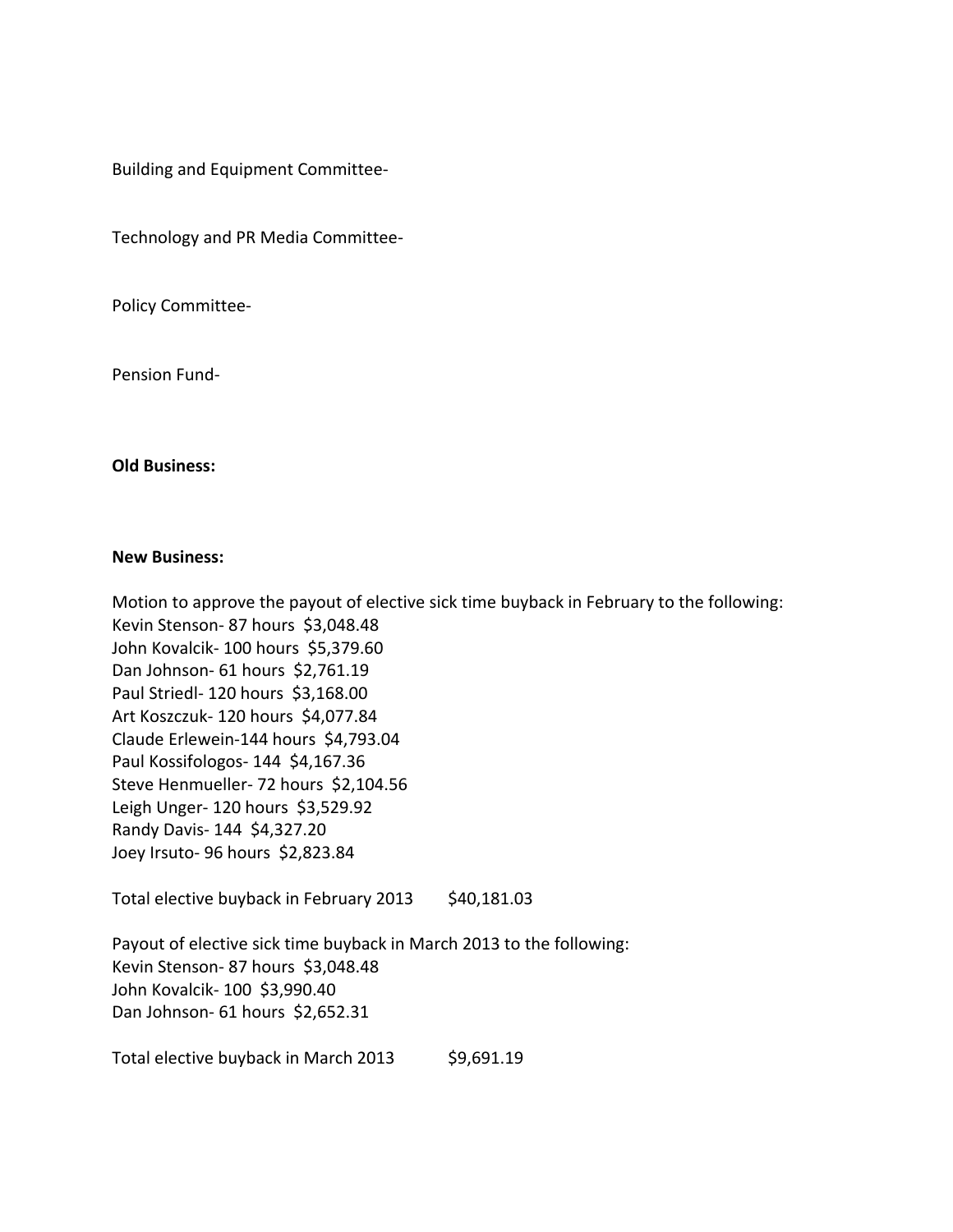Payout of elective sick time buyback in April 2013 to the following: Kevin Stenson- 87 hours \$3,048.48 John Kovalcik‐ 104 \$3,231.28 Dan Johnson- 62 hours \$2,568.18

Total elective buyback in April 2013 \$8,847.94

Grand total of sick time buyback‐ \$58,720.16

Motion the motion of the motion of the motion of the motion of the motion of the motion of the motion of the m<br>Second motion of the motion of the motion of the motion of the motion of the motion of the motion of the motio<br>

Roll Call: Trustee Skyba; \_\_\_\_, Trustee Martell; \_\_\_\_,

Trustee Chmura;\_\_\_\_\_, Trustee Jarosz;\_\_\_\_\_,

Trustee Szczurek;\_\_\_\_\_, Trustee Strempek;\_\_\_\_\_\_,

Trustee Lymperopulos; Fig.

Motion to approve the purchase of two (2) - Windows 8 Pro, 64-bit OptiPlex 7010 Desktop computers as per the quotes from Dell Computer Government Accounts at a total cost of \$2,427.39.

Motion\_\_\_\_\_\_\_\_\_\_, 2nd \_\_\_\_\_\_\_\_\_,

Roll Call: Trustee Skyba; \_\_\_\_, Trustee Martell; \_\_\_\_,

Trustee Chmura;\_\_\_\_\_, Trustee Jarosz;\_\_\_\_\_,

Trustee Szczurek;\_\_\_\_\_, Trustee Strempek;\_\_\_\_\_\_,

Trustee Lymperopulos; Fig.

Motion to go into Closed Session to discuss personnel and possible litigation.

Motion\_\_\_\_\_\_\_\_\_\_, 2nd \_\_\_\_\_\_\_\_\_\_,

Roll Call: Trustee Skyba; Trustee Martell; Trustee Martell;

Trustee Chmura;\_\_\_\_\_, Trustee Jarosz;\_\_\_\_\_,